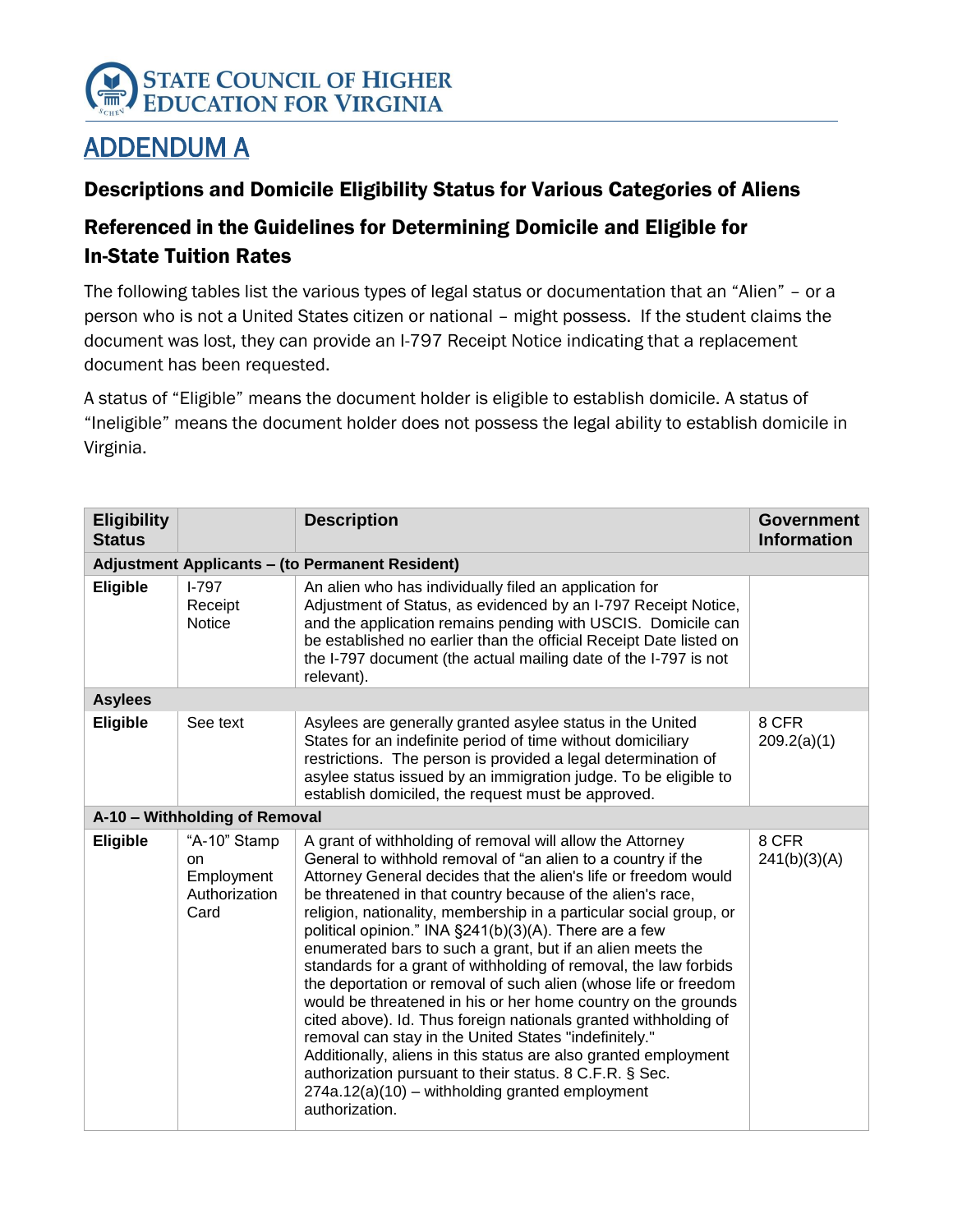|                 | <b>Legalization (Amnesty) program</b>                                                                 |                                                                                                                                                                                                                                                                                                                                                                                                                                                                                                                                                                                                                                                                                                                                                                                                                                                                                                                                                                                    |  |  |  |  |
|-----------------|-------------------------------------------------------------------------------------------------------|------------------------------------------------------------------------------------------------------------------------------------------------------------------------------------------------------------------------------------------------------------------------------------------------------------------------------------------------------------------------------------------------------------------------------------------------------------------------------------------------------------------------------------------------------------------------------------------------------------------------------------------------------------------------------------------------------------------------------------------------------------------------------------------------------------------------------------------------------------------------------------------------------------------------------------------------------------------------------------|--|--|--|--|
| Eligible        | I-688 or<br>I-688A                                                                                    | The Immigration Reform and Control Act provides for<br>the legalization of aliens who establish that they were<br>in the United States illegally as of January 1, 1982, and<br>maintained continuous residence thereafter.<br>Holders of Form I-688A or I-688 are eligible to receive<br>in-state tuition rates upon the requisite showing of<br>Virginia domicile for the one-year period.<br>The standards for adjustment to permanent resident status for<br>a special group of agricultural workers (SAWs) who worked in<br>seasonal agricultural services between May 1, 1985, and May<br>1, 1986, are even more liberal than for the main legalization                                                                                                                                                                                                                                                                                                                       |  |  |  |  |
|                 |                                                                                                       | program. Applications for in-state status from SAWs who have<br>been issued Form I-688 should be analyzed in the same                                                                                                                                                                                                                                                                                                                                                                                                                                                                                                                                                                                                                                                                                                                                                                                                                                                              |  |  |  |  |
|                 |                                                                                                       | manner as legalized immigrants.                                                                                                                                                                                                                                                                                                                                                                                                                                                                                                                                                                                                                                                                                                                                                                                                                                                                                                                                                    |  |  |  |  |
| <b>Parolees</b> |                                                                                                       |                                                                                                                                                                                                                                                                                                                                                                                                                                                                                                                                                                                                                                                                                                                                                                                                                                                                                                                                                                                    |  |  |  |  |
| Ineligible      | Not<br>applicable                                                                                     | A parolee is an alien, appearing to be inadmissible to the<br>inspecting officer, allowed into the United States for urgent<br>humanitarian reasons or when that alien's entry is determined<br>to be for significant public benefit. Parole does not constitute a<br>formal admission to the United States. It confers temporary<br>status only and requires parolees to leave when the conditions<br>supporting their parole cease to exist. Types of parolees<br>include deferred inspection, advance parole, port-of-entry<br>parole, humanitarian parole, and public interest parole.                                                                                                                                                                                                                                                                                                                                                                                         |  |  |  |  |
|                 | <b>Permanent Resident</b>                                                                             |                                                                                                                                                                                                                                                                                                                                                                                                                                                                                                                                                                                                                                                                                                                                                                                                                                                                                                                                                                                    |  |  |  |  |
| <b>Eligible</b> | I-551 Card<br>or<br>I-551 Stamp<br>in Passport                                                        | A "permanent resident" has been granted the privilege<br>٠<br>of residing permanently in the United States as an<br>immigrant in accordance with the immigration laws.<br>Even if the card has expired, the status does not;<br>however, the student should have either an I-797<br>Receipt Notice for I-90 (Application to Replace<br>Permanent Resident Card) or a stamp in the passport.                                                                                                                                                                                                                                                                                                                                                                                                                                                                                                                                                                                        |  |  |  |  |
|                 | <b>Conditional Permanent Resident</b>                                                                 |                                                                                                                                                                                                                                                                                                                                                                                                                                                                                                                                                                                                                                                                                                                                                                                                                                                                                                                                                                                    |  |  |  |  |
| <b>Eligible</b> | I-551 Card<br>or<br>I-551 Stamp<br>in Passport<br>or<br>$I-797$<br>Receipt<br>Notice if<br>applicable | A "conditional resident" has been granted the privilege or<br>residing "conditionally" in the United States as an immigrant<br>in accordance with immigration laws.<br>A person, and that person's children, may acquire<br>$\bullet$<br>permanent resident status through marriage to a United<br>States citizen or lawful permanent resident. In order to<br>discourage fraudulent applications based on sham<br>marriages, the Immigration and Naturalization Service,<br>pursuant to the Immigration and Nationality Act, is now<br>issuing two-year "conditional" Alien Registration Receipt<br>Cards (Form I-551) to such persons. These differ from the<br>regular Form I-551 only insofar as there is an expiration<br>date on the back. During the last 90 days of the two-year<br>period, the couple must appear before the USCIS and file a<br>petition to remove the condition, swearing under oath that<br>the marriage was and is valid, and that it was not entered |  |  |  |  |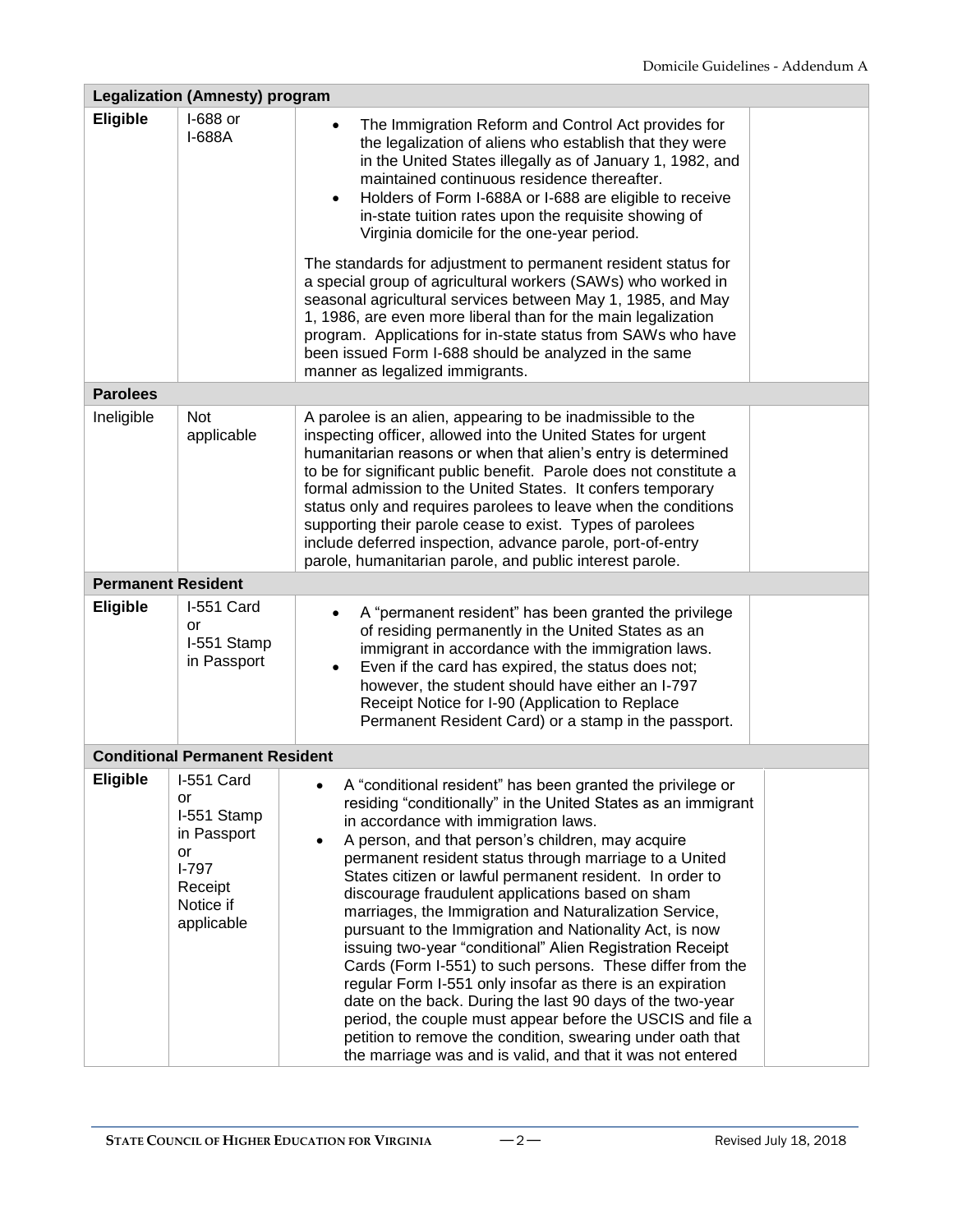|                     |                                                    | into for the purpose of procuring an alien's entry as an<br>immigrant.<br>In these cases, the institution should assume that the<br>$\bullet$<br>conditional basis will be removed and analyze the alien as<br>a lawful permanent resident; however, the institution should<br>verify at the appropriate time that the conditional basis of<br>the alien's permanent resident status has in fact been<br>removed. If permanent residence status is terminated by<br>Immigration (which will occur if the United States<br>Citizenship and Immigration Service (USCIS)) finds that the<br>marriage was fraudulent), the institution may reconsider the<br>student's application for in-state status to determine<br>whether it was fraudulent.<br>If expiration date has passed, then student should present<br>$\bullet$<br>a receipt notice showing that they have petitioned to have<br>the conditions lifted. I-797 Receipt Form for form I-751<br>(application for removal of conditions). |                                        |
|---------------------|----------------------------------------------------|------------------------------------------------------------------------------------------------------------------------------------------------------------------------------------------------------------------------------------------------------------------------------------------------------------------------------------------------------------------------------------------------------------------------------------------------------------------------------------------------------------------------------------------------------------------------------------------------------------------------------------------------------------------------------------------------------------------------------------------------------------------------------------------------------------------------------------------------------------------------------------------------------------------------------------------------------------------------------------------------|----------------------------------------|
| <b>Refugees</b>     |                                                    |                                                                                                                                                                                                                                                                                                                                                                                                                                                                                                                                                                                                                                                                                                                                                                                                                                                                                                                                                                                                |                                        |
| <b>Eligible</b>     | Passport or<br>I-94 with<br>refugee<br>designation | Refugees are generally admitted into the United States for an<br>indefinite period of time without domiciliary restriction. A refugee<br>carries a passport or I-94 endorsed to show refugee status.<br>Although some of the I-94s may have an expiration date, e.g. one<br>year, they are usually renewed indefinitely until the person adjusts<br>to permanent resident status.                                                                                                                                                                                                                                                                                                                                                                                                                                                                                                                                                                                                              |                                        |
|                     | <b>Temporary Protected Status</b>                  |                                                                                                                                                                                                                                                                                                                                                                                                                                                                                                                                                                                                                                                                                                                                                                                                                                                                                                                                                                                                |                                        |
| <b>Eligible</b>     | See text                                           | An alien who is a national of a foreign state designated for<br>٠<br>Temporary Protected Status (TPS) by the United States<br>government.<br>While in TPS, the United States shall not remove the alien<br>from the United States during the period in which such<br>status is in effect. The person is provided official<br>government documentation indicating TPS approval.                                                                                                                                                                                                                                                                                                                                                                                                                                                                                                                                                                                                                 | <b>INA Section</b><br>244<br>8 CFR 244 |
| <b>Undocumented</b> |                                                    |                                                                                                                                                                                                                                                                                                                                                                                                                                                                                                                                                                                                                                                                                                                                                                                                                                                                                                                                                                                                |                                        |
| Ineligible          | Absence of<br>valid current<br>legal status        | An "undocumented alien" is one who (i) entered the United<br>States without inspection; (ii) is the subject of exclusion or<br>deportation proceedings; or (iii) was admitted as a<br>nonimmigrant and has failed to maintain the nonimmigrant<br>status in which the alien was admitted or to which it was<br>changed under or to comply with the conditions of any<br>status.<br>Though each carries its own nuance, the following phrases<br>are considered equivalent for purposes of determining<br>eligibility to establish domicile: "illegal alien," "alien without<br>legal status," "alien unlawfully present," and "alien out of<br>status."                                                                                                                                                                                                                                                                                                                                        |                                        |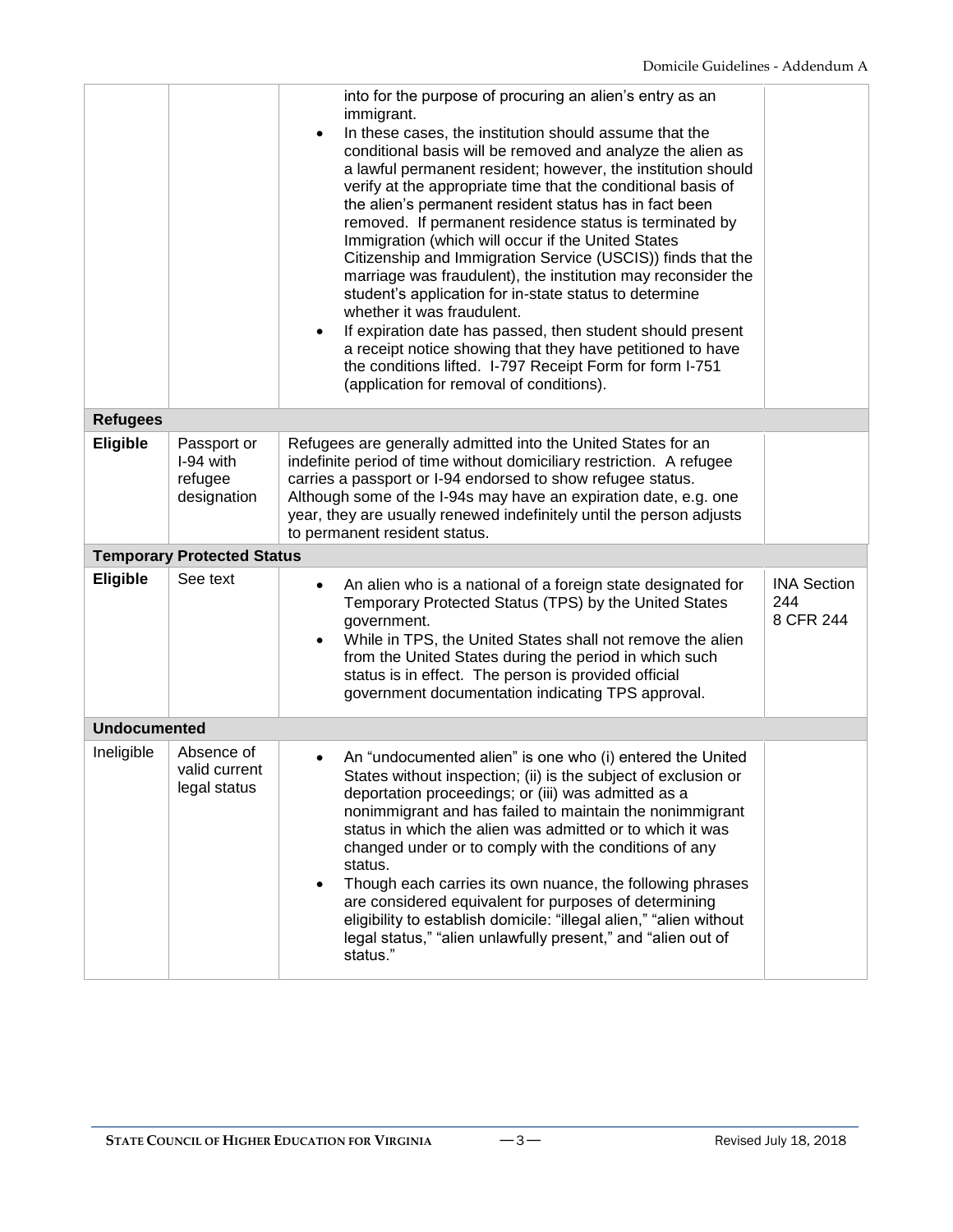## Nonimmigrant Classifications and Visas

#### All nonimmigrant visas below must be verified via Visa Stamp in the applicant's Passport or on an I-94 Card.

The document showing their admission status is the Arrival-Departure Record (Form I-94), which is usually stapled into the passport. This form normally contains the nonimmigrant visa category under which the alien is admitted and an expiration date.

The nonimmigrant visa is a stamp placed on one of the pages of the alien's passport. It is useful to distinguish between the nonimmigrant visa and Form I-94. A visa does not guarantee entry; it merely allows a person to board a plane whose destination is the United States and to apply for admission at the border. Form I-94 determines whether the alien will be admitted and how long he will be permitted to stay. When the expiration dates of the visa and the I-94 are different, the I-94 controls.

Though each of the following classifications is technically nonimmigrant and usually carries an expiration date, Congress does allow some to form "dual intent." This allows some classifications to legally have the intent to remain in the United States indefinitely and, therefore, establish domicile. A status of "Eligible" means the visa holder is eligible to establish domicile. A status of "Ineligible" means the visa holder does not possess the legal ability to establish domicile in Virginia.

| <b>Visa</b>                       | <b>Eligibility</b><br><b>Status</b> | <b>Description</b>                                                                                                                                                                                                                                                                          | Government<br><b>Information</b>                           |
|-----------------------------------|-------------------------------------|---------------------------------------------------------------------------------------------------------------------------------------------------------------------------------------------------------------------------------------------------------------------------------------------|------------------------------------------------------------|
|                                   | <b>Foreign Government Officials</b> |                                                                                                                                                                                                                                                                                             |                                                            |
| $A-1$                             | <b>Eligible</b>                     | Ambassador, public minister, career, diplomatic or consular officer<br>who has been accredited by a foreign government recognized de<br>jure by the United States and who is accepted by the President or<br>by the Secretary of State, and the members of the alien's<br>immediate family. | <b>INA Section</b><br>101(a)(15)(A)(i)<br>8 CFR 214.2(a)   |
| $A-2$                             | <b>Eligible</b>                     | Other foreign government officials or employees who have been<br>accredited by a foreign government recognized de jure by the<br>United States, who are accepted by the Secretary of State, and<br>members of their immediate family.                                                       | <b>INA Section</b><br>101(a)(15)(A)(ii)<br>8 CFR 214.2(a)  |
| $A-3$                             | <b>Eligible</b>                     | Attendants, servants, or personal employees of A-1 and A-2, and<br>members of their immediate family.                                                                                                                                                                                       | <b>INA Section</b><br>101(a)(15)(A)(iii)<br>8 CFR 214.2(a) |
| <b>Visitors</b>                   |                                     |                                                                                                                                                                                                                                                                                             |                                                            |
| $B-1$<br>$B-2$                    | Ineligible                          | An alien having a residence in a foreign country which he has no<br>intention of abandoning and who is visiting the United States<br>temporarily for business or temporarily for pleasure.                                                                                                  | <b>INA Section</b><br>101(a)(15)(B)<br>8 CFR 214.2(b)      |
| <b>Aliens in Transit</b>          |                                     |                                                                                                                                                                                                                                                                                             |                                                            |
| $C-1$<br>$C-1D$<br>$C-2$<br>$C-3$ | Ineligible                          | An alien in immediate and continuous transit through the United<br>States, or an alien who qualifies as a person entitled to pass in<br>transit to and from the United Nations Headquarters District and<br>foreign countries.                                                              | <b>INA Section</b><br>101(a)(15)(C)<br>212(d)(8)           |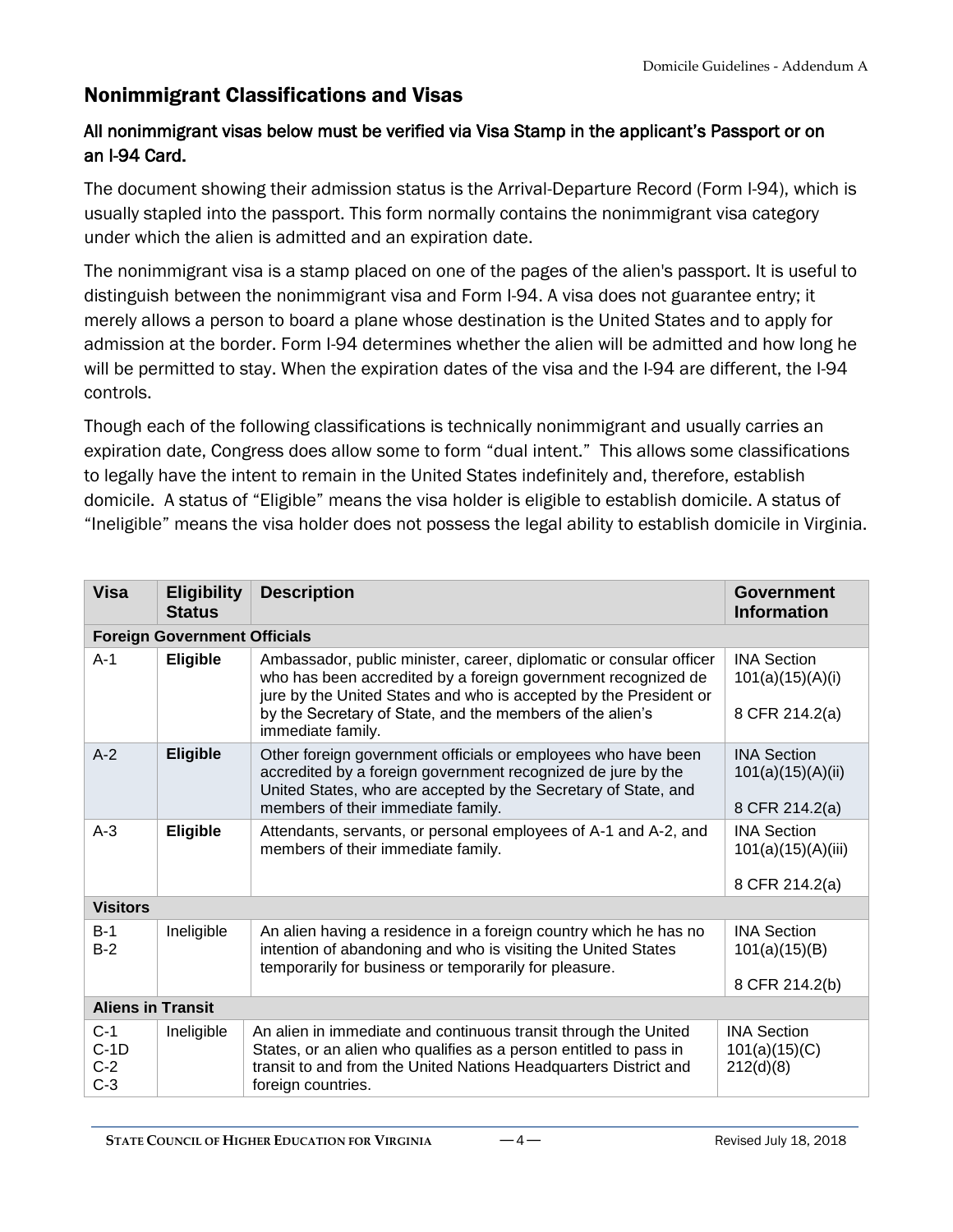| $C-4$          |                          |                                                                                                                                                                                                                                                                                                                                                                                                                                                                                                              | 8 CFR 214.2(c)                                                                                        |  |
|----------------|--------------------------|--------------------------------------------------------------------------------------------------------------------------------------------------------------------------------------------------------------------------------------------------------------------------------------------------------------------------------------------------------------------------------------------------------------------------------------------------------------------------------------------------------------|-------------------------------------------------------------------------------------------------------|--|
|                | <b>Crewmen</b>           |                                                                                                                                                                                                                                                                                                                                                                                                                                                                                                              |                                                                                                       |  |
| $D-1$<br>$D-2$ | Ineligible               | An alien crewman serving in good faith as such in a capacity<br>required for normal operation and service on board a vessel, or<br>aircraft, who intends to enter temporarily and solely in pursuit of<br>his calling as a crewman and to depart from the United States<br>with the vessel or aircraft on which he arrived or some other<br>vessel or aircraft.                                                                                                                                              | <b>INA</b> section<br>101(a)(15)(D)<br>8 CFR 214.2(d)                                                 |  |
|                |                          | <b>Treaty Traders and Treaty Investors</b>                                                                                                                                                                                                                                                                                                                                                                                                                                                                   |                                                                                                       |  |
| $E-1$<br>$E-2$ | <b>Eligible</b>          | An alien entitled to enter the United States under and in<br>pursuance of the provisions of a treaty of commerce and<br>navigation between the United States and the foreign state of<br>which he is a national, and the spouse and children of any such<br>alien if accompanying or following him.                                                                                                                                                                                                          | <b>INA Section</b><br>101(a)(15)(E)(i)<br>101(a)(15)(E)(ii)<br>8 CFR 214.2(e)(1)<br>8 CFR 214.2(e)(2) |  |
| $E-3$          | <b>Eligible</b>          | An alien entitled to enter the United States solely to perform<br>services in a specialty occupation in the United States if the alien<br>is a national of the Commonwealth of Australia.                                                                                                                                                                                                                                                                                                                    | <b>INA Section</b><br>101(a)(15)(E)(iii)<br>8 CFR 214.2(e)(3)                                         |  |
|                | <b>Academic Students</b> |                                                                                                                                                                                                                                                                                                                                                                                                                                                                                                              |                                                                                                       |  |
| $F-1$          | Ineligible               | An alien having a residence in a foreign country which he has no<br>intention of abandoning, who is a bona fide student qualified to<br>pursue a full course of study and who seeks to enter the United<br>States temporarily and solely for the purpose of pursuing such a<br>course of study at an established college, university, seminary,<br>conservatory, academic high school, elementary school, or other<br>academic institution or in a language training program in the<br><b>United States.</b> | <b>INA Section</b><br>101(a)(15)(F)(i)<br>8 CFR 214.2(f)                                              |  |
| $F-2$          | Ineligible               | The alien spouse and minor children of any F-1 alien.                                                                                                                                                                                                                                                                                                                                                                                                                                                        | <b>INA Section</b><br>101(a)(15)(F)(ii)<br>8 CFR 214.2(f)                                             |  |
|                |                          | <b>Foreign Government Officials to International Organizations</b>                                                                                                                                                                                                                                                                                                                                                                                                                                           |                                                                                                       |  |
| $G-1$          | Eligible                 | A designated principal resident representative of a foreign<br>government recognized de jure by the United States, which<br>foreign government is a member of an international organization<br>under the International Organizations Immunities Act (59 Stat.<br>669) 22 U.S.C. 288, note, accredited resident members of the<br>staff of such representatives, and members of his or their<br>immediate family.                                                                                             | <b>INA Section</b><br>101(a)(15)(G)(i)<br>8 CFR 214.2(g)                                              |  |
| $G-2$          | <b>Eligible</b>          | Other accredited representatives of such a foreign government to<br>such international organizations, and the members of their<br>immediate family.                                                                                                                                                                                                                                                                                                                                                          | <b>INA Section</b><br>101(a)(15)(G)(ii)<br>8 CFR 214.2(e)(1)                                          |  |
| $G-3$          | Eligible                 | An alien able to qualify under G-1 or G-2 above except for the fact<br>that the government of which such alien is an accredited<br>representative is not recognized de jure by the United States, or<br>that the government of which he is an accredited representative is<br>not a member of such international organization, and the<br>members of his immediate family.                                                                                                                                   | <b>INA Section</b><br>101(a)(15)(G)(iii)<br>8 CFR 214.2(g)                                            |  |
| $G-4$          | <b>Eligible</b>          | Officers, or employees of such international organizations, and<br>the members of their immediate family.                                                                                                                                                                                                                                                                                                                                                                                                    | <b>INA Section</b><br>101(a)(15)(G)(iv)                                                               |  |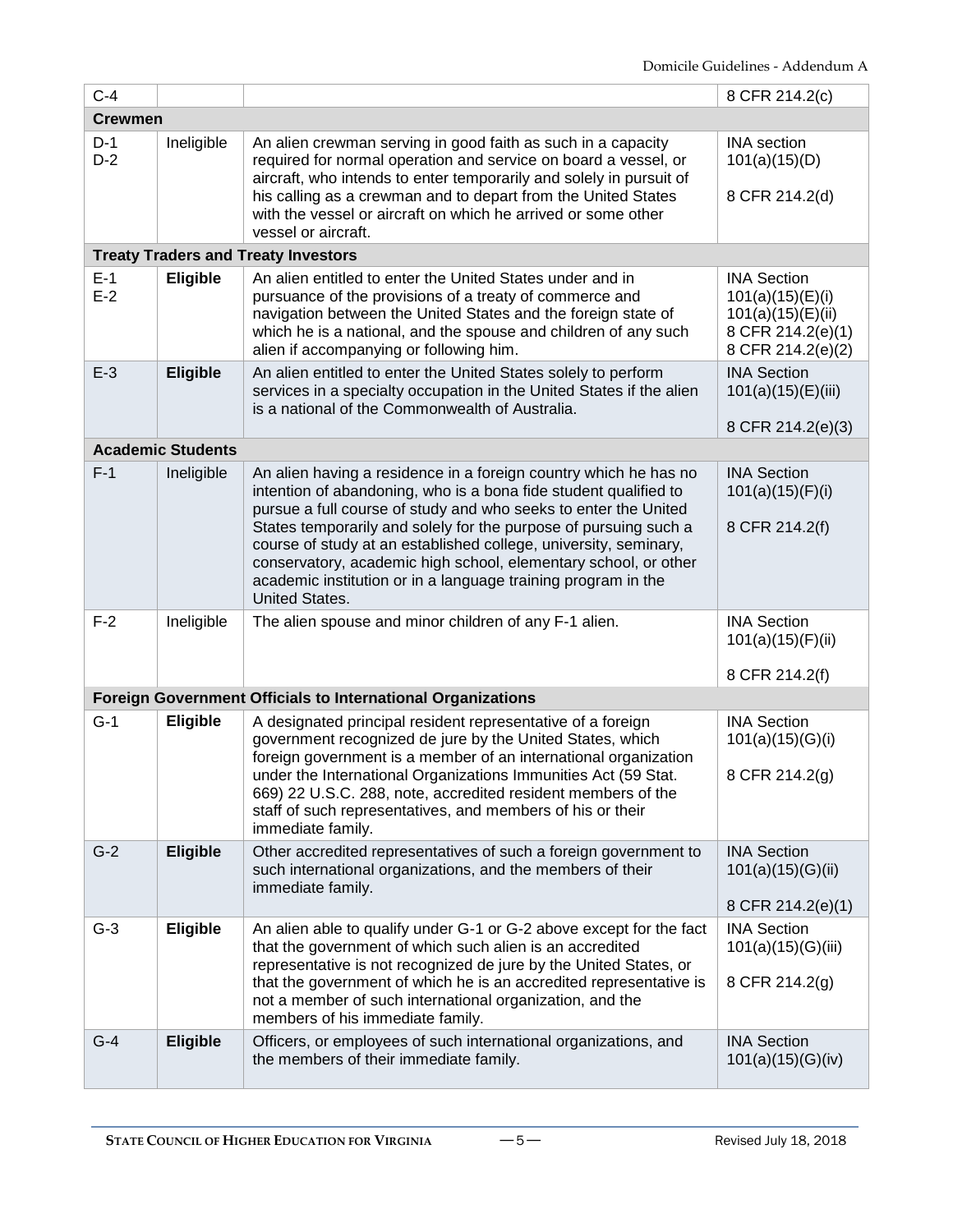|        |                                      |                                                                                                                                                                                                                                                                                                                                                | 8 CFR 214.2(g)                                                 |
|--------|--------------------------------------|------------------------------------------------------------------------------------------------------------------------------------------------------------------------------------------------------------------------------------------------------------------------------------------------------------------------------------------------|----------------------------------------------------------------|
| $G-5$  | <b>Eligible</b>                      | Attendants, servants, and personal employees of any such<br>representative, officer, or employee, and the members of the<br>immediate families of such attendants, servants, and personal<br>employees.                                                                                                                                        | <b>INA Section</b><br>101(a)(15)(G)(v)<br>8 CFR 214.2(g)       |
|        | <b>Temporary Workers</b>             |                                                                                                                                                                                                                                                                                                                                                |                                                                |
| $H-1B$ | <b>Eligible</b>                      | An alien who is coming temporarily to the United States to<br>perform services in a specialty occupation or other qualifying<br>occupation.                                                                                                                                                                                                    | <b>INA Section</b><br>101(a)(15)(H)(i)(b)<br>8 CFR 214.2(h)(4) |
| $H-1C$ |                                      | Nurses going to work for up to three years in health professional                                                                                                                                                                                                                                                                              | <b>INA Section</b>                                             |
|        | <b>Eligible</b>                      | shortage areas.                                                                                                                                                                                                                                                                                                                                | 101(a)(15)(H)(i)(c)                                            |
|        |                                      |                                                                                                                                                                                                                                                                                                                                                | 8 CFR 214.2(h)(3)                                              |
| $H-2A$ | Ineligible                           | An alien having a residence in a foreign country which he has no<br>intention of abandoning who is coming temporarily to the United<br>States to perform agricultural labor or services.                                                                                                                                                       | <b>INA Section</b><br>101(a)(15)(H)(ii)(a)                     |
|        |                                      |                                                                                                                                                                                                                                                                                                                                                | 8 CFR 214.2(h)(5                                               |
| $H-2B$ | Ineligible                           | An alien having a residence in a foreign country which he has no<br>intention of abandoning who is coming temporarily to the United<br>States to perform other temporary service or labor.                                                                                                                                                     | <b>INA Section</b><br>101(a)(15)(H)(ii)(b)                     |
|        |                                      |                                                                                                                                                                                                                                                                                                                                                | 8 CFR 214.2(h)(6)                                              |
| $H-3$  | Ineligible                           | An alien having a residence in a foreign country which he has no<br>intention of abandoning who is coming temporarily to the United<br>States as a trainee.                                                                                                                                                                                    | <b>INA Section</b><br>101(a)(15)(H)(iii)                       |
|        |                                      |                                                                                                                                                                                                                                                                                                                                                | 8 CFR 214.2(h)(7)                                              |
| $H-4$  | <b>Eligible</b>                      | The alien spouse or minor child of an H-1B or H-1C visa holder.                                                                                                                                                                                                                                                                                | <b>INA Section</b><br>101(a)(15)(H)(iv)                        |
|        |                                      |                                                                                                                                                                                                                                                                                                                                                | 8 CFR<br>214.2(h)(9)(iv)                                       |
| $H-4$  | Ineligible                           | Spouse or child of H-2A, H-2B, or H-3 alien.                                                                                                                                                                                                                                                                                                   | <b>INA Section</b><br>101(a)(15)(H)(iv)                        |
|        |                                      |                                                                                                                                                                                                                                                                                                                                                | 8 CFR<br>214.2(h)(9)(iv)                                       |
|        | <b>Foreign Media Representatives</b> |                                                                                                                                                                                                                                                                                                                                                |                                                                |
|        | <b>Eligible</b>                      | An alien who is a bona fide representative of foreign press, radio,<br>film, or other foreign information media, who seeks to enter the<br>United States solely to engage in such vocation. The spouse and                                                                                                                                     | <b>INA Section</b><br>101(a)(15)(I)                            |
|        |                                      | children of such a representative if accompanying or following to<br>join him.                                                                                                                                                                                                                                                                 | 8 CFR 214.2(i)                                                 |
|        |                                      |                                                                                                                                                                                                                                                                                                                                                | Dept. of State:<br>Revalidation of "I"<br>Journalist Visas     |
|        | <b>Exchange Visitors</b>             |                                                                                                                                                                                                                                                                                                                                                |                                                                |
| $J-1$  | Ineligible                           | An alien having a residence in a foreign country which he has no<br>intention of abandoning who is a bona fide student, scholar,<br>trainee, teacher, professor, research assistant, specialist, or<br>leader in a field of specialized knowledge or skill, or other person<br>of similar description, who is coming temporarily to the United | <b>INA Section</b><br>101(a)(15)(J)(i)<br>8 CFR 214.2(j)       |
|        |                                      | States as a participant in an approved program for the purpose of                                                                                                                                                                                                                                                                              |                                                                |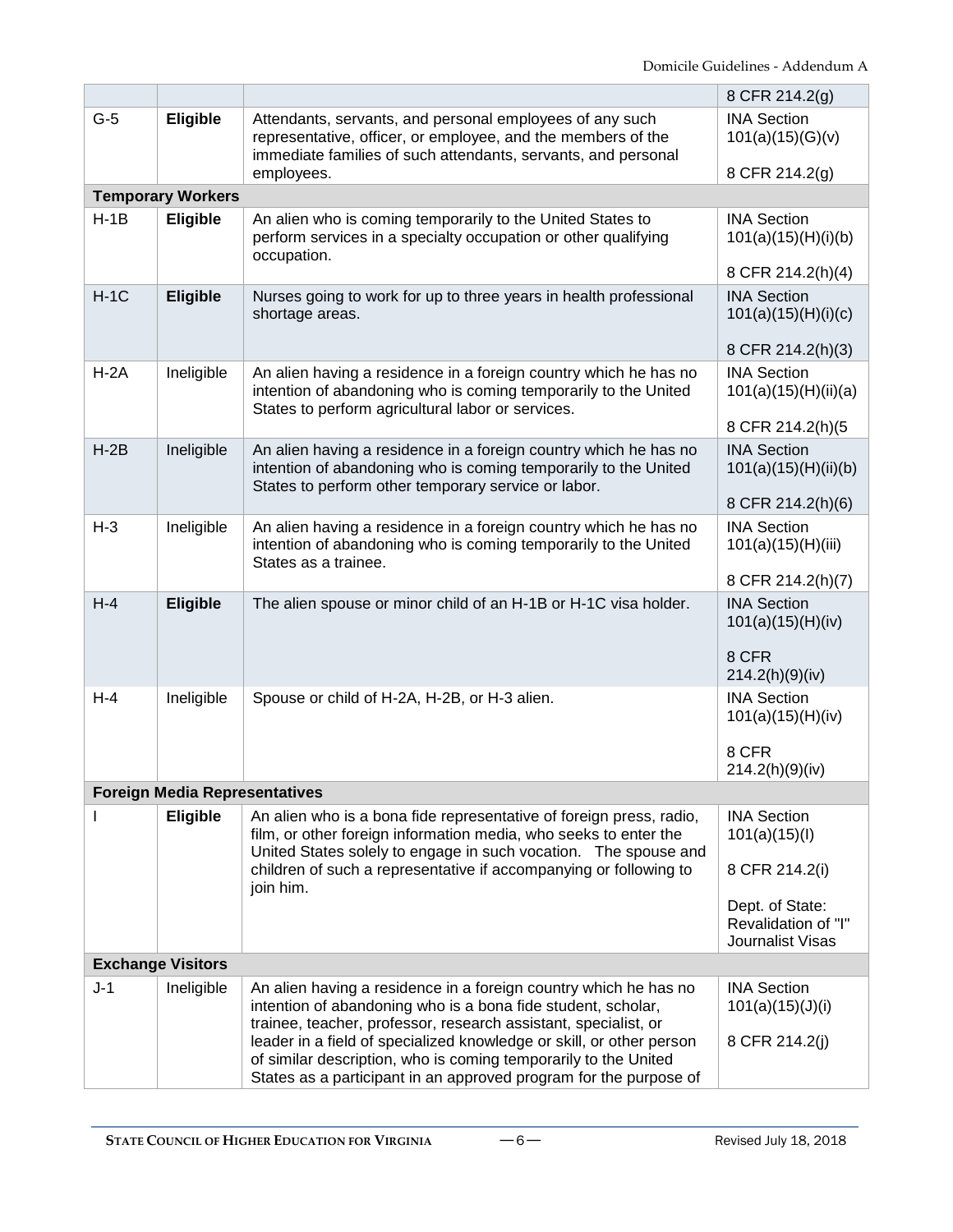|                  |                                | teaching, instructing or lecturing, studying, observing, conducting<br>research, consulting, demonstrating special skills, or receiving<br>training.                                                                                                                                                                           |                                                       |
|------------------|--------------------------------|--------------------------------------------------------------------------------------------------------------------------------------------------------------------------------------------------------------------------------------------------------------------------------------------------------------------------------|-------------------------------------------------------|
| $J-2$            | Ineligible                     | The spouse or minor child of any such alien if accompanying him<br>or following to join him.                                                                                                                                                                                                                                   | <b>INA Section</b><br>101(a)(15)(J)(i)                |
|                  |                                |                                                                                                                                                                                                                                                                                                                                | 8 CFR 214.2(j)                                        |
|                  |                                | Fiancé(e) or Spouse of US Citizen                                                                                                                                                                                                                                                                                              |                                                       |
| $K-1$            | <b>Eligible</b>                | The fiancée or fiancé of a citizen of the United States and who<br>seeks to enter the United States solely to conclude a valid<br>marriage with the petitioner within ninety (90) days after<br>admission.                                                                                                                     | <b>INA Section</b><br>101(a)(15)(K)<br>8 CFR 214.2(k) |
|                  |                                |                                                                                                                                                                                                                                                                                                                                | <b>NA Section</b>                                     |
| $K-2$            | Eligible                       | An alien spouse of a citizen who is the beneficiary of a petition to<br>accord immigrant status and seeks to enter the United States to<br>await the approval of such petition.                                                                                                                                                | 101(a)(15)(K)                                         |
|                  |                                |                                                                                                                                                                                                                                                                                                                                | 8 CFR 214.2(k)                                        |
| $K-3$            | <b>Eligible</b>                | The minor child of a K-1 or K-2 visa holder who is accompanying,<br>or following to join, the alien.                                                                                                                                                                                                                           | <b>INA Section</b><br>101(a)(15)(K)(ii)               |
|                  |                                |                                                                                                                                                                                                                                                                                                                                | 8 CFR 214.2(k)                                        |
|                  | <b>Intracompany Transferee</b> |                                                                                                                                                                                                                                                                                                                                |                                                       |
| $L-1A$<br>$L-1B$ | <b>Eligible</b>                | Subject to section $214(c)(2)$ , an alien who, within 3 years<br>preceding the time of his application for admission into the United<br>States, has been employed continuously for one year by a firm or                                                                                                                       | <b>INA Section</b><br>101(a)(15)(L)                   |
|                  |                                | corporation or other legal entity or an affiliate or subsidiary thereof<br>and who seeks to enter the United States temporarily in order to<br>continue to render his services to the same employer or a<br>subsidiary or affiliate thereof in a capacity that is managerial,<br>executive, or involves specialized knowledge. | 8 CFR 214.2(I)                                        |
| $L-2$            | <b>Eligible</b>                | The alien spouse and minor children of L-1A or L-1B if<br>accompanying him or following to join him.                                                                                                                                                                                                                           | <b>INA Section</b><br>101(a)(15)(L)<br>8 CFR 214.2(I) |
|                  |                                | <b>Vocational and Language Students</b>                                                                                                                                                                                                                                                                                        |                                                       |
| $M-1$            |                                |                                                                                                                                                                                                                                                                                                                                | <b>INA Section</b>                                    |
|                  | Ineligible                     | An alien having a residence in a foreign country which he has no<br>intention of abandoning who seeks to enter the United States<br>temporarily and solely for the purpose of pursuing a full course of                                                                                                                        | 101(a)(15)(M)(i)                                      |
|                  |                                | study at an established vocational or other recognized<br>nonacademic institution.                                                                                                                                                                                                                                             | 8 CFR 2:14.2(m)                                       |
| $M-2$            | Ineligible                     | An alien spouse or minor child of an M-1 visa holder<br>accompanying or following to join him.                                                                                                                                                                                                                                 | <b>INA Section</b><br>101(a)(15)(M)(ii)               |
|                  |                                |                                                                                                                                                                                                                                                                                                                                | 8 CFR 214.2(m)                                        |
| $M-3$            | Ineligible                     | An alien who is a national of Canada or Mexico, who maintains<br>actual residence and place of abode in the country of nationality,<br>who is described in M-1 above except that the alien's course of                                                                                                                         | <b>INA Section</b><br>101(a)(15)(M)(iii)              |
|                  |                                | study may be full- or part-time, and who commutes to the United<br>States institution or place of study from Canada or Mexico.                                                                                                                                                                                                 | 8 CFR 214.2(m)                                        |
|                  |                                | <b>Certain Parents and Children of Special Immigrants</b>                                                                                                                                                                                                                                                                      |                                                       |
| $N-1$            | Ineligible                     | An alien parent of an alien accorded the status of special                                                                                                                                                                                                                                                                     |                                                       |
|                  |                                | immigrant based on G-4 or NATO 6.                                                                                                                                                                                                                                                                                              |                                                       |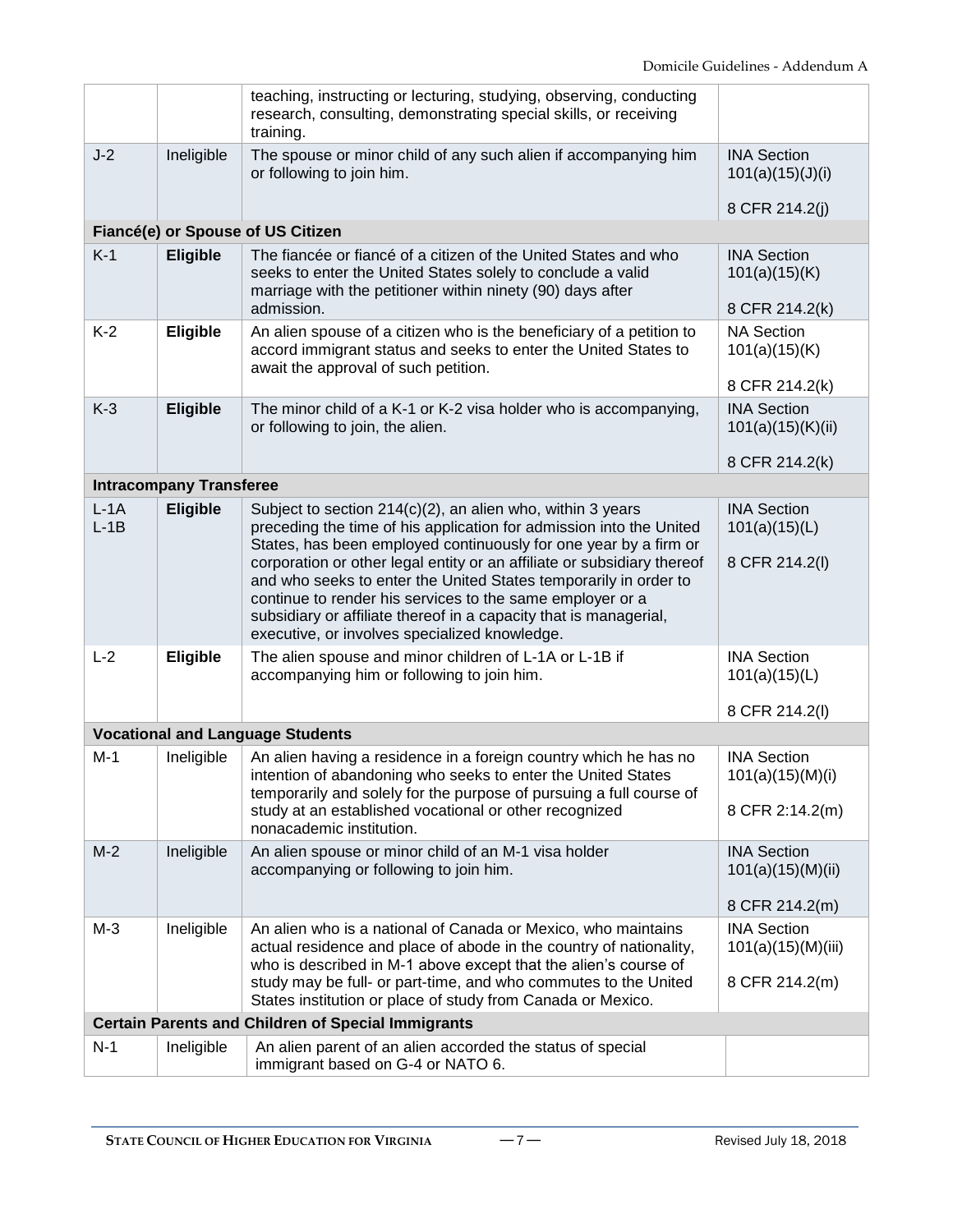| $N-2$                         | Ineligible                                | An alien child of such parent or of an alien accorded the status of a<br>special immigrant based on G-4 or NATO 6.                                                                                                                                                                                                                                                                                                                                                                                                                     |                                                                                                           |  |  |  |
|-------------------------------|-------------------------------------------|----------------------------------------------------------------------------------------------------------------------------------------------------------------------------------------------------------------------------------------------------------------------------------------------------------------------------------------------------------------------------------------------------------------------------------------------------------------------------------------------------------------------------------------|-----------------------------------------------------------------------------------------------------------|--|--|--|
| $N-8$                         | Eligible                                  | Parent of alien classified SK-3 "Special Immigrant."                                                                                                                                                                                                                                                                                                                                                                                                                                                                                   | <b>INA Section</b><br>101(a)(15)(N)(i)                                                                    |  |  |  |
| $N-9$                         | <b>Eligible</b>                           | Child of N-8, SK-1, SK-2, or SK-4 "Special Immigrant."                                                                                                                                                                                                                                                                                                                                                                                                                                                                                 | <b>INA Section</b><br>101(a) (15)(N)(ii)<br>through (iv)                                                  |  |  |  |
|                               |                                           | North American Free Trade Agreement                                                                                                                                                                                                                                                                                                                                                                                                                                                                                                    |                                                                                                           |  |  |  |
| <b>NAFTA</b>                  |                                           | See TN, below                                                                                                                                                                                                                                                                                                                                                                                                                                                                                                                          |                                                                                                           |  |  |  |
|                               | <b>North Atlantic Treaty Organization</b> |                                                                                                                                                                                                                                                                                                                                                                                                                                                                                                                                        |                                                                                                           |  |  |  |
| <b>NATO</b><br>1              | Ineligible                                | Principal Permanent Representative of Member State to NATO<br>and resident members of official staff or immediate family.                                                                                                                                                                                                                                                                                                                                                                                                              | Not included in<br>the INA<br>Article 12, 5 US<br>Treaties 1094<br>Article 20, 5 US<br>Treaties 1098      |  |  |  |
|                               |                                           |                                                                                                                                                                                                                                                                                                                                                                                                                                                                                                                                        | 8 CFR 214.2(s)                                                                                            |  |  |  |
| <b>NATO</b><br>2              | Ineligible                                | Other representatives of member State; Dependents of Member of<br>a Force entering in accordance with the provisions of NATO<br>Status-of-Forces agreement; Members of such a Force if issued<br>visas.                                                                                                                                                                                                                                                                                                                                | Article 13, 5 US<br>Treaties 1094<br>Article 1, 4 US<br>Treaties 1794<br>Article 3, 4 US<br>Treaties 1796 |  |  |  |
|                               |                                           |                                                                                                                                                                                                                                                                                                                                                                                                                                                                                                                                        | 8 CFR 214.2(s)                                                                                            |  |  |  |
| <b>NATO</b><br>3              | Ineligible                                | Official clerical staff accompanying Representative of Member<br>State to NATO or immediate family.                                                                                                                                                                                                                                                                                                                                                                                                                                    | Article 14, 5 US<br>Treaties 1096<br>8 CFR 214.2(s)                                                       |  |  |  |
| <b>NATO</b><br>4              | Ineligible                                | Official of NATO other than those qualified as NATO-1 and<br>immediate family.                                                                                                                                                                                                                                                                                                                                                                                                                                                         | Article 18, 5 US<br>Treaties 1096<br>8 CFR 214.2(s)                                                       |  |  |  |
| <b>NATO</b><br>5              | Ineligible                                | Expert other than NATO officials qualified under NATO-4,<br>employed on behalf of NATO and immediate family.                                                                                                                                                                                                                                                                                                                                                                                                                           | Article 21, 5 US<br>Treaties 1100<br>8 CFR 214.2(s)                                                       |  |  |  |
| <b>NATO</b><br>6              | Eligible                                  | Member of civilian component who is either accompanying a Force<br>entering in accordance with the provisions of the NATO Status-of-<br>Forces agreement or attached to an Allied headquarters under the<br>protocol of the Status of International Military headquarters set up<br>pursuant to the North Atlantic Treaty; and their dependents.<br>These persons are eligible for special immigrant status that allows<br>them to adjust to permanent resident. This implied dual intent<br>provides eligibility for domicile review. | Article 1, 4 US<br>Treaties 1794<br>Article 3, 5 US<br>Treaties 877<br>8 CFR 214.2(s)                     |  |  |  |
| <b>NATO</b><br>$\overline{7}$ | Ineligible                                | Servant or personal employee of NATO-1, NATO-2, NATO-3,<br>NATO-4, NATO-5, NATO-6, or immediate family.                                                                                                                                                                                                                                                                                                                                                                                                                                | Articles 12-20, 5<br>US Treaties 1094<br>$-1098$<br>8 CFR 214.2(s)                                        |  |  |  |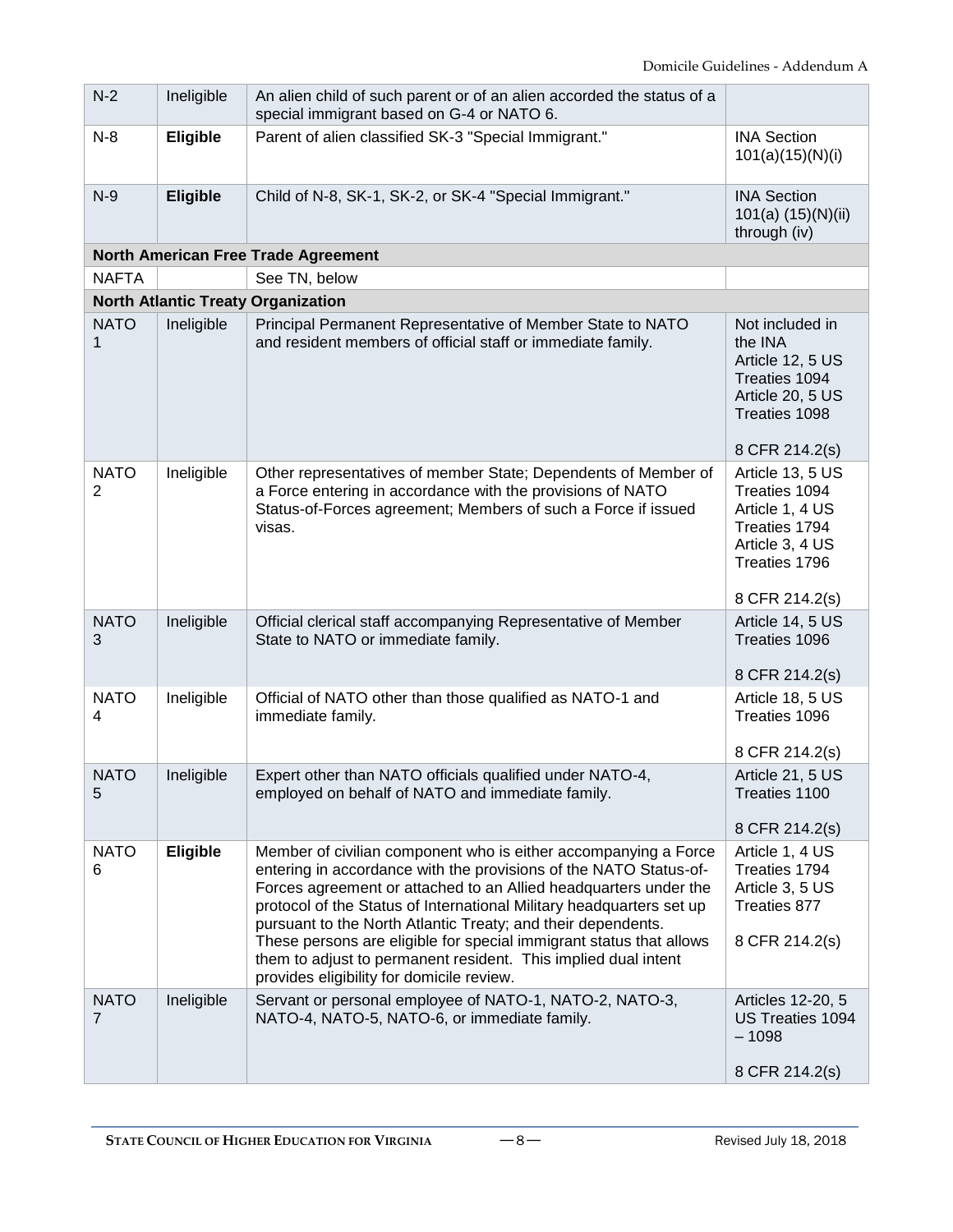|                                                 |                                             |                                                                                                                                                                                                                                                                                                                                                                                                                                                                                                                                                                                | 8 CFR<br>42.32(d)(5)                                                                                              |  |  |
|-------------------------------------------------|---------------------------------------------|--------------------------------------------------------------------------------------------------------------------------------------------------------------------------------------------------------------------------------------------------------------------------------------------------------------------------------------------------------------------------------------------------------------------------------------------------------------------------------------------------------------------------------------------------------------------------------|-------------------------------------------------------------------------------------------------------------------|--|--|
|                                                 | <b>Workers with Extraordinary Abilities</b> |                                                                                                                                                                                                                                                                                                                                                                                                                                                                                                                                                                                |                                                                                                                   |  |  |
| $O-1$                                           | <b>Eligible</b>                             | An alien with extraordinary ability in the sciences, arts, education,<br>business, or athletics which has been demonstrated by sustained<br>national or international acclaim who seeks to enter the United<br>States to continue work in the area of extraordinary ability.                                                                                                                                                                                                                                                                                                   | <b>INA Section</b><br>101(a)(15)(O)(i))<br>8 CFR<br>214.2(0)(1),<br>8 CFR<br>$214.2(0)(2)$ ,<br>8 CFR 214.2(o)(3) |  |  |
| $O-2$                                           | Ineligible                                  | An alien who seeks to enter the United States temporarily and<br>solely for the purpose of accompanying and assisting in the<br>artistic or athletic performances by an O-1 visa holder.                                                                                                                                                                                                                                                                                                                                                                                       | <b>INA Section</b><br>101(a)(15)(O)(ii)<br>8 CFR 214.2(o)(4)                                                      |  |  |
| $O-3$                                           | Eligible                                    | The alien spouse or child of an O-1 visa holder accompanying or<br>following to join him.                                                                                                                                                                                                                                                                                                                                                                                                                                                                                      | <b>INA Section</b><br>101(a)(15)(O)(iii)<br>8 CFR 214.2(0)(5)                                                     |  |  |
| $O-3$                                           | Ineligible                                  | The alien spouse or child of an O-2 visa holder accompanying or<br>following to join him.                                                                                                                                                                                                                                                                                                                                                                                                                                                                                      | <b>INA Section</b><br>101(a)(15)(O)(iii)                                                                          |  |  |
|                                                 |                                             |                                                                                                                                                                                                                                                                                                                                                                                                                                                                                                                                                                                | 8 CFR 214.2(o)(5)                                                                                                 |  |  |
|                                                 | <b>Athletes and Entertainers</b>            |                                                                                                                                                                                                                                                                                                                                                                                                                                                                                                                                                                                |                                                                                                                   |  |  |
| $P-1$                                           | <b>Eligible</b>                             | An alien who seeks to enter the United States to perform as an<br>artist or entertainer, individually or as part of a group, or is an<br>integral part of the performance of such a group.                                                                                                                                                                                                                                                                                                                                                                                     | <b>INA Section</b><br>101(a)(15)(P)(i)<br>8 CFR 214.2(p)(4)                                                       |  |  |
| $P-2$                                           | <b>Eligible</b>                             | An alien who seeks to enter the United States temporarily and<br>solely for the purpose of performing as such an artist or<br>entertainer or with such a group under a reciprocal exchange<br>program.                                                                                                                                                                                                                                                                                                                                                                         | <b>INA Section</b><br>101(a)(15)(P)(ii)<br>8 CFR 214.2(p)(5)                                                      |  |  |
| $P-3$                                           | <b>Eligible</b>                             | An alien who seeks to enter the United States temporarily and<br>solely to perform, teach, or coach as such as artist or entertainer<br>or with such a group under a commercial program that is culturally<br>unique.                                                                                                                                                                                                                                                                                                                                                          | <b>INA Section</b><br>101(a)(15)(P)(iii)<br>8 CFR 214.2(p)(6)                                                     |  |  |
| $P-4$                                           | <b>Eligible</b>                             | The alien spouse or child of a P-1, P-2, or P-3 visa holder who is<br>accompanying or following to join the alien.                                                                                                                                                                                                                                                                                                                                                                                                                                                             | <b>INA Section</b><br>101(a)(15)(P)(iv)<br>8 CFR<br>214.2(p)(8)(iii)(D)                                           |  |  |
| <b>International Cultural Exchange Visitors</b> |                                             |                                                                                                                                                                                                                                                                                                                                                                                                                                                                                                                                                                                |                                                                                                                   |  |  |
| $Q-1$                                           | Ineligible                                  | An alien having a residence in a foreign country which he has no<br>intention of abandoning who is coming temporarily (for a period<br>not to exceed 15 months) to the United Streets as a participant in<br>an international cultural exchange program approved by the<br>Secretary of Homeland Security for the purpose of providing<br>practical training, employment, and the sharing of the history,<br>culture, and traditions of the country of the alien's nationality and<br>who will be employed under the same wages and working<br>conditions as domestic workers. | <b>INA Section</b><br>101(a)(15)(Q)(i)<br>8 CFR 214.2(q)                                                          |  |  |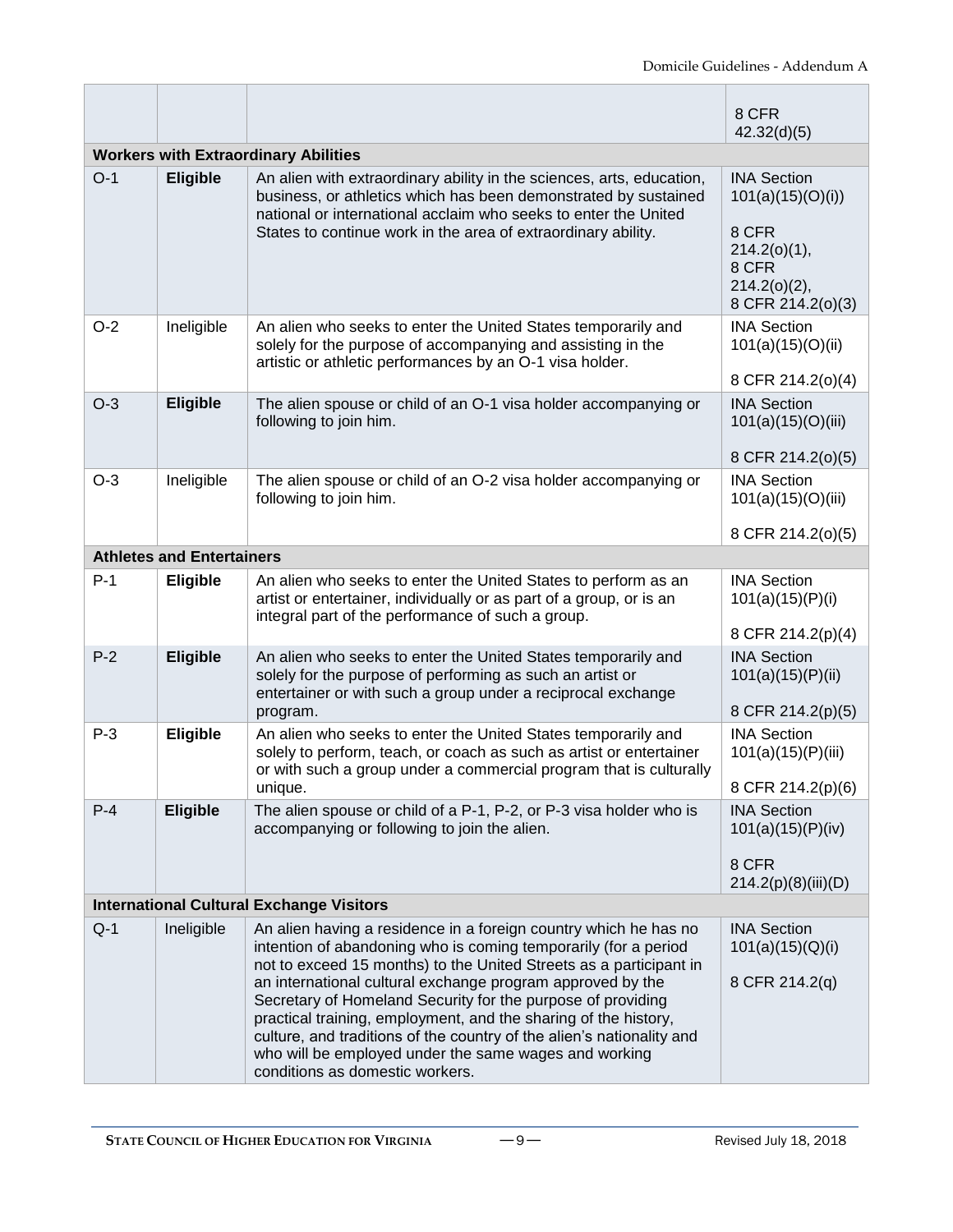| $Q-2$ | Ineligible                  | An alien having a residence in a foreign country which he has no<br>intention of abandoning who is an alien citizen of the United<br>Kingdom or the Republic of Ireland, 21 to 35 years of age,<br>unemployed for not less than 12 months, and having a residence<br>for not less than 18 months in Northern Ireland, or the counties of<br>Louth, Monaghan, Cavan, Leitrim, Sligo, and Donegal within the<br>Republic of Ireland, which the alien has no intention of<br>abandoning who is coming temporarily (for a period not to exceed<br>24 months) to the United States as a participant in a cultural and<br>training program approved by the Secretary of State and the<br>Secretary of Homeland Security under section 2(a) of the Irish<br>Peace Process Cultural and Training Program Act of 1998 for the<br>purpose of providing practical training, employment, and the<br>experience of coexistence and conflict resolution in a diverse<br>society. | Walsh Visa<br>Program<br><b>INA Section</b><br>101(a)(15)(Q)(ii)(I)<br>8 CFR<br>214.2(q)(15) |
|-------|-----------------------------|--------------------------------------------------------------------------------------------------------------------------------------------------------------------------------------------------------------------------------------------------------------------------------------------------------------------------------------------------------------------------------------------------------------------------------------------------------------------------------------------------------------------------------------------------------------------------------------------------------------------------------------------------------------------------------------------------------------------------------------------------------------------------------------------------------------------------------------------------------------------------------------------------------------------------------------------------------------------|----------------------------------------------------------------------------------------------|
| $Q-3$ | Ineligible                  | The alien spouse or minor child of a Q-1 or Q-2 visa holder who is<br>accompanying or following to join him.                                                                                                                                                                                                                                                                                                                                                                                                                                                                                                                                                                                                                                                                                                                                                                                                                                                       | <b>INA Section</b><br>101(a)(15)(Q)(ii)(II)<br>8 CFR<br>214.2(q)(15)                         |
|       | <b>Religious Workers</b>    |                                                                                                                                                                                                                                                                                                                                                                                                                                                                                                                                                                                                                                                                                                                                                                                                                                                                                                                                                                    |                                                                                              |
| $R-1$ | <b>Eligible</b>             | An alien who for the two years immediately preceding the time of<br>application for admission, has been a member of a religious<br>denomination having a bona fide nonprofit, religious organization<br>in the United States.                                                                                                                                                                                                                                                                                                                                                                                                                                                                                                                                                                                                                                                                                                                                      | <b>INA Section</b><br>101(a)(15)(R)<br>8 CFR 214.2(r)                                        |
| $R-2$ | Eligible                    | The alien spouse or child of the R-2 alien if accompanying or<br>following to join the alien.                                                                                                                                                                                                                                                                                                                                                                                                                                                                                                                                                                                                                                                                                                                                                                                                                                                                      | <b>INA Section</b><br>101(a)(15)(R)<br>8 CFR 214.2(r)                                        |
|       | <b>Witness or Informant</b> |                                                                                                                                                                                                                                                                                                                                                                                                                                                                                                                                                                                                                                                                                                                                                                                                                                                                                                                                                                    |                                                                                              |
| $S-1$ | Ineligible                  | Person in possession of critical reliable information concerning a<br>criminal organization or enterprise who is willing to supply or has<br>supplied such information to federal or state law enforcement<br>authorities or court and whose presence in the United States the<br>Attorney General determines is essential to the success of an<br>authorized criminal investigation or prosecution.                                                                                                                                                                                                                                                                                                                                                                                                                                                                                                                                                               |                                                                                              |
| $S-2$ | Ineligible                  | Persons who both the Secretary of State and the Attorney General<br>jointly determine: a. is in possession of critical reliable information<br>concerning a terrorist organization, enterprise or operation; b. is<br>willing or has supplied such information to federal law<br>enforcement authorities or federal court; c. will be or has been<br>placed in danger as a result of providing such information; and d.<br>is eligible to receive an award under 22 U.S.C. §2708(a).                                                                                                                                                                                                                                                                                                                                                                                                                                                                               |                                                                                              |
| $S-5$ | Ineligible                  | Informant of criminal organization information.                                                                                                                                                                                                                                                                                                                                                                                                                                                                                                                                                                                                                                                                                                                                                                                                                                                                                                                    | <b>INA Section</b><br>101(a)(15)(S)(i)                                                       |
| $S-6$ | Ineligible                  | Informant of terrorism information.                                                                                                                                                                                                                                                                                                                                                                                                                                                                                                                                                                                                                                                                                                                                                                                                                                                                                                                                | <b>INA Section</b><br>101(a)(15)(S)(ii)                                                      |
|       |                             | Victims of a Severe Form of Trafficking in Persons                                                                                                                                                                                                                                                                                                                                                                                                                                                                                                                                                                                                                                                                                                                                                                                                                                                                                                                 |                                                                                              |
|       |                             |                                                                                                                                                                                                                                                                                                                                                                                                                                                                                                                                                                                                                                                                                                                                                                                                                                                                                                                                                                    | Victims of<br>Trafficking &<br>Violence<br>Protection Act of<br>2000                         |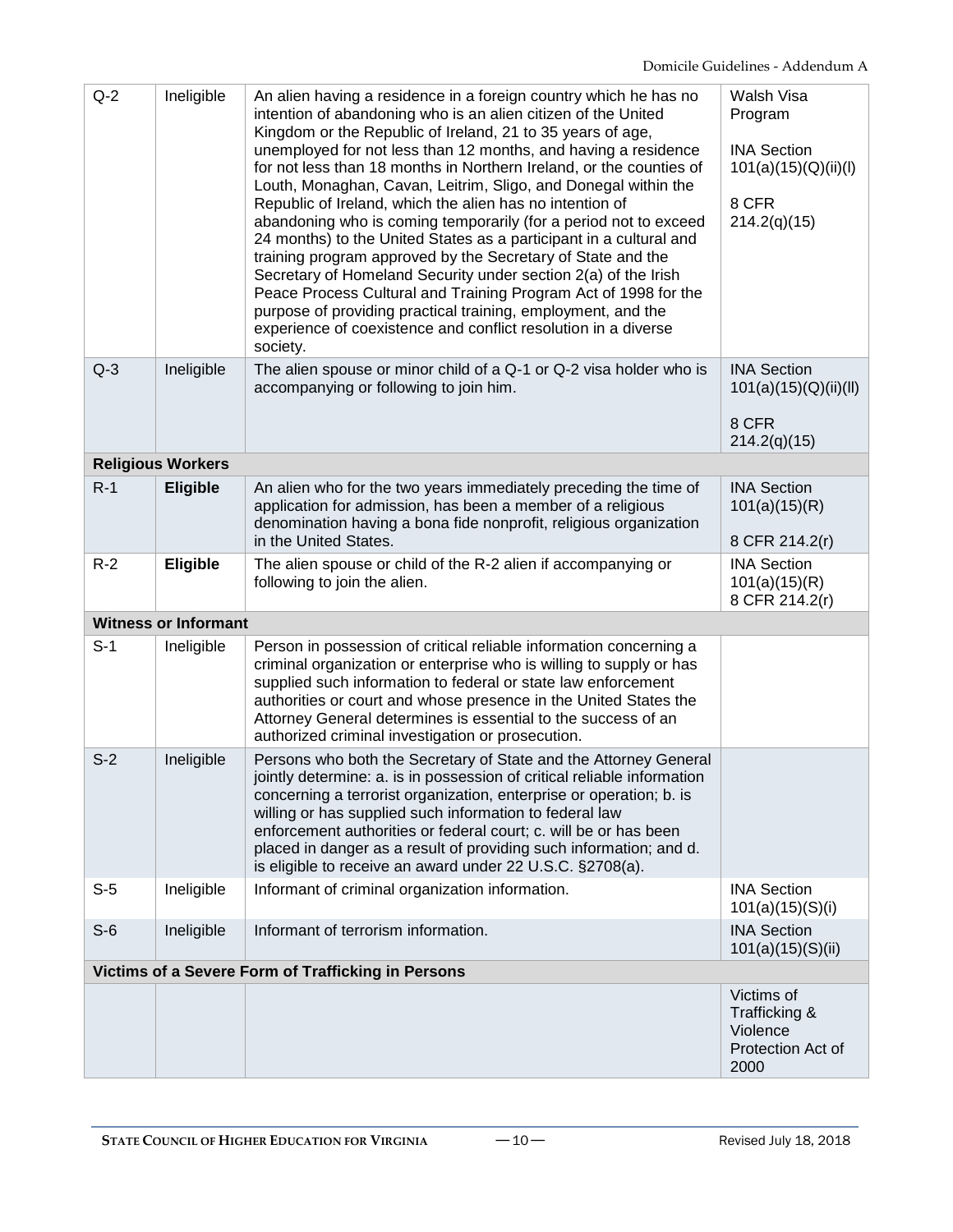| $T-1$                      | <b>Eligible</b>                  | An alien who is or has been a victim of a severe form of trafficking<br>in persons.                                                                                                                                                          | <b>INA Section</b><br>101(a)(15)(T)(i)<br>8 CFR 214.11                                                        |  |
|----------------------------|----------------------------------|----------------------------------------------------------------------------------------------------------------------------------------------------------------------------------------------------------------------------------------------|---------------------------------------------------------------------------------------------------------------|--|
| $T-2$                      | <b>Eligible</b>                  | An alien spouse, child, unmarried sibling under 18 years of age or<br>parent of a T-1 visa holder.                                                                                                                                           | <b>INA Section</b><br>101(a)(15)(T)(ii)<br>8 CFR 214.11(0)                                                    |  |
|                            |                                  | North American Free Trade Agreement (NAFTA)                                                                                                                                                                                                  |                                                                                                               |  |
| $TN-1$                     | Ineligible                       | A Canadian or Mexican alien who seeks temporary entry into the<br>United States to work in a TN-designated occupation. The alien<br>must satisfy the inspecting immigration officer that the proposed<br>stay is temporary.                  | <b>INA</b><br>Section 214(e)(2)<br>8 CFR 214.6<br>Canadians: 8 CFR<br>214.6(d)<br>Mexicans: 8 CFR<br>214.6(e) |  |
| TD                         | Ineligible                       | The alien spouse or minor child of a TN visa holder who seeks to<br>enter to accompany or follow to join the alien.                                                                                                                          | <b>INA</b><br>Section 214(e)(2)<br>8 CFR 214.6(j)                                                             |  |
|                            | <b>Transit Without Visa</b>      |                                                                                                                                                                                                                                              |                                                                                                               |  |
| <b>TWOV</b>                | Ineligible                       | Passenger of ship, airplane, or other vessel entering US port.                                                                                                                                                                               | <b>INA Sections</b><br>$212(d)(3)$ and<br>212(d)(5)<br>8 CFR 212.1(f)                                         |  |
| <b>TWOV</b>                | Ineligible                       | Crew of ship, airplane, or other vessel entering US port.                                                                                                                                                                                    | <b>INA Sections</b><br>$212(d)(3)$ and<br>212(d)(5)<br>8 CFR 212.1(f)                                         |  |
|                            | <b>Victims of Certain Crimes</b> |                                                                                                                                                                                                                                              |                                                                                                               |  |
| $U-1$                      | <b>Eligible</b>                  | An alien who has suffered substantial physical or mental abuse as<br>a result of having been a victim of criminal activity; or possess<br>information about criminal activity, or has been/could be helpful to<br>law enforcement officials. | <b>INA Section</b><br>101(a)(15)(U)                                                                           |  |
| $U-2$                      | <b>Eligible</b>                  | The alien spouse, child, unmarried sibling under 18 yrs of age or<br>parent of the U-1 visa holder accompanying or following to join<br>him.                                                                                                 | <b>INA Section</b><br>101(a)(15)(U)                                                                           |  |
| <b>Visa Waiver Program</b> |                                  |                                                                                                                                                                                                                                              |                                                                                                               |  |
| <b>VWP</b>                 | Ineligible                       | Due to reciprocity agreements, the United States allows citizens<br>from some countries to enter the country for business or pleasure<br>without a visa. (e.g. Canada, Sweden, and others).                                                  | Visa Waiver<br>Program<br>(Immigration.gov)<br>Visa Waiver<br>Program (Dept. of<br>State)                     |  |
|                            |                                  | Certain Second Preference Beneficiaries (Dept. of State: The New K and V Visas)                                                                                                                                                              |                                                                                                               |  |
| $V-1$                      | <b>Eligible</b>                  | Spouse of a Legal Permanent Resident (LPR) who is the principal<br>beneficiary of a family-based petition (Form I-130) which was filed<br>prior to December 21, 2000, and has been pending for at least<br>three years.                      | <b>INA Section</b><br>101(a)(15)(V)<br>8 CFR 214.15                                                           |  |